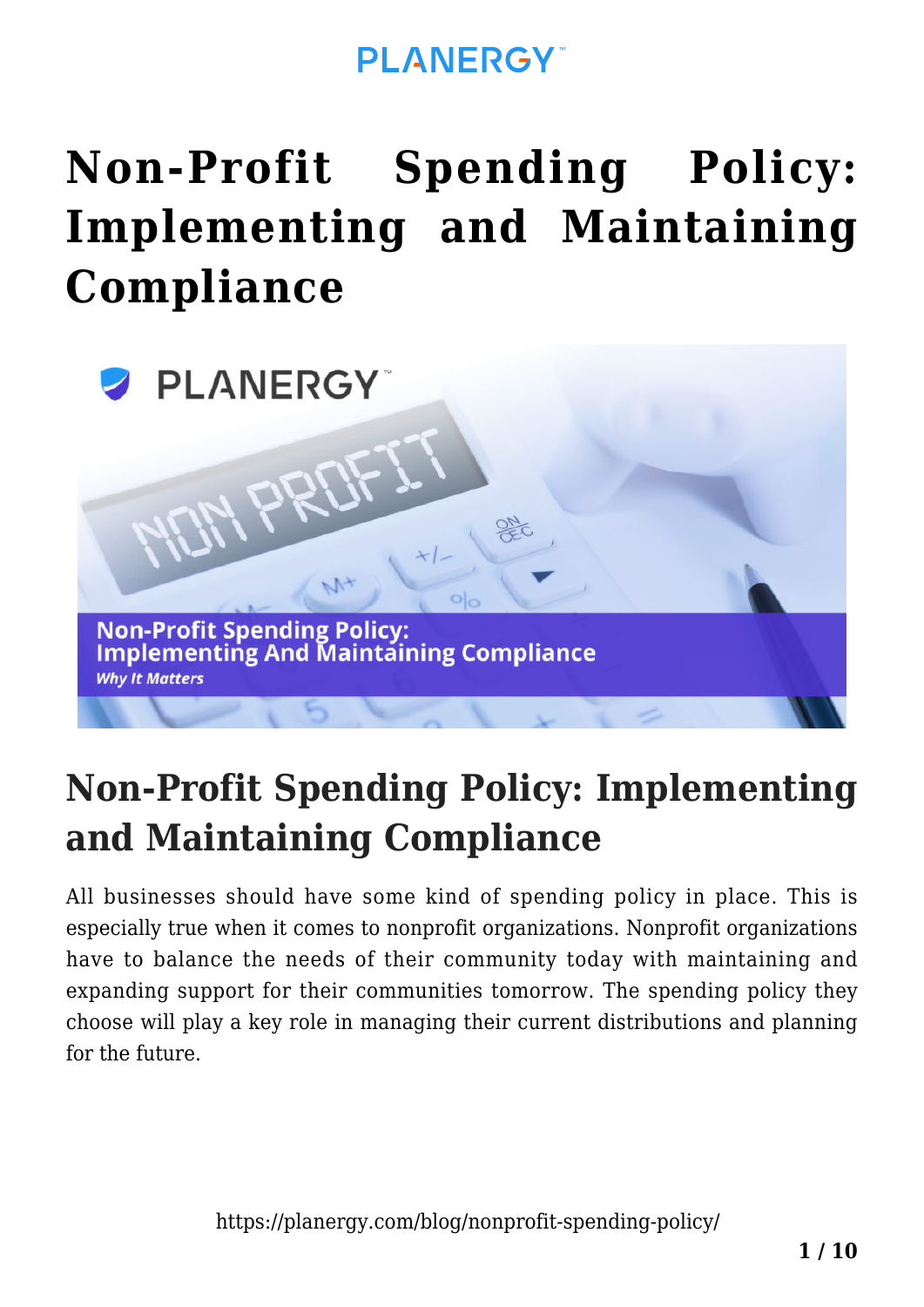An effective spending policy provides a steady anchor for nonprofit investors to serve as a guide for actions in today's uncertain and ever-evolving markets. Many organizations don't take the time to set a formal spending policy to follow every year and instead determine their spending every year. Creating a clear standing policy is essential because it ensures strategic alignment with an organization's mission. It also helps to create fiscal discipline and consistency across volatile market environments.

### **What is a Spending Policy?**

Extending policy refers to how much of the value of their investment assets they intend to use every year to fund operations, help pay for projects, and more.

Many nonprofits talk about their endowments which describe a cluster of both restricted and unrestricted gifts in addition to board-designated funds. However, a spending policy includes all of an organization's investments, portfolio management, including operating cash.

An organization's spending policy should not be one-size-fits-all. Every organization is different, and as such, their spending policy should be customized to uniquely address the needs of the organization, and the market they serve. Nonprofits have a variety of revenue sources and expenses. That's why it is essential for organizations to develop and Implement a spending policy that is specific only to their organization.

## **Why Do You Need a Spending Rule?**

One of the biggest reasons to have a form of spending rule in place is to comply with the Uniform Prudent Management of Institutional Funds Act or UPMIFA. It is a regulation that many states have adopted. It applies to the Board of Directors or the Board of Trustees for an organization. UPMIFA was recently updated to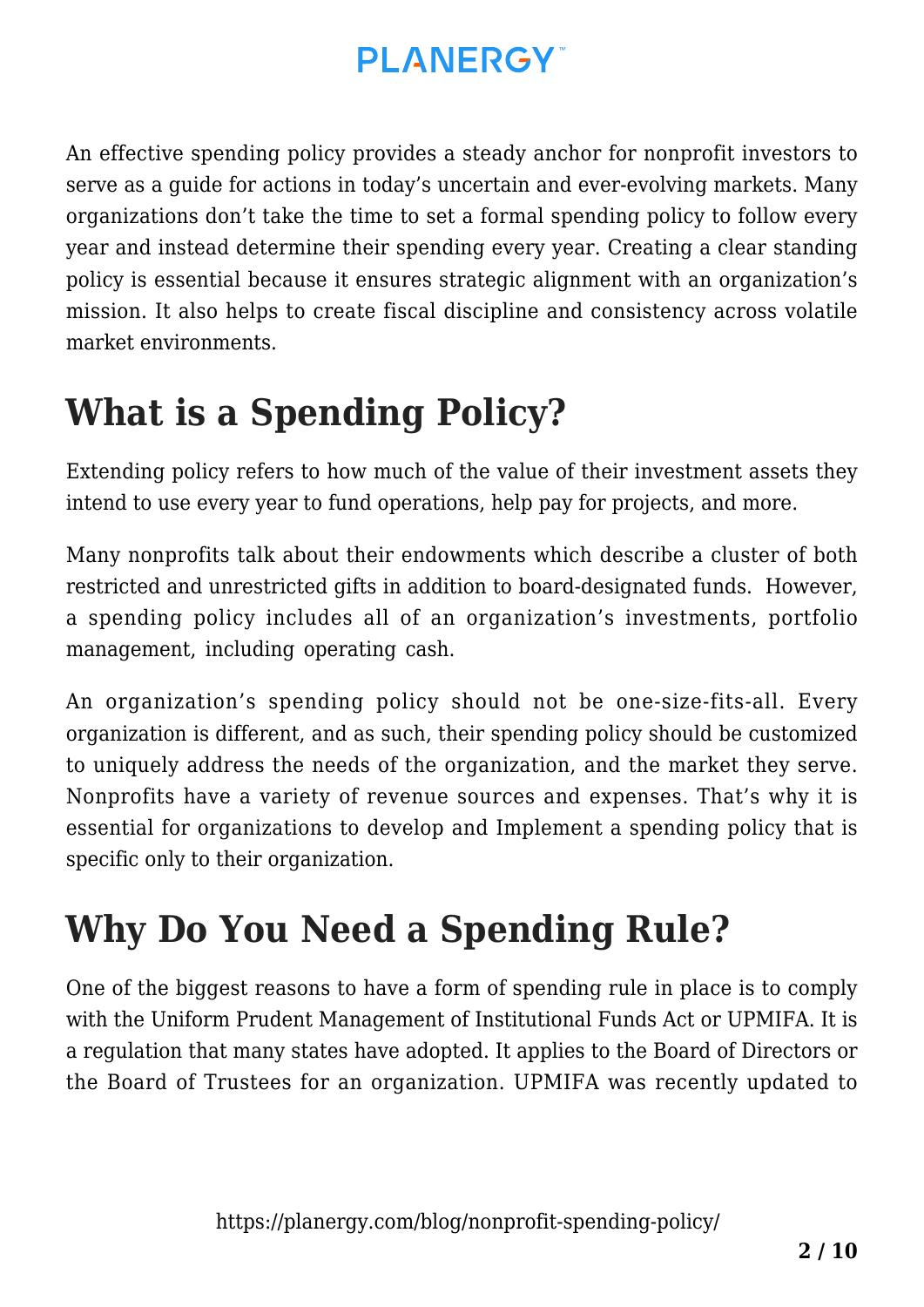include new language on how an organization's board should consider spending institutional funds such as endowments. The new language provides 7 guidelines for organizations to use when determining their annual expenditures. That's why it's important for nonprofit organizations to implement a formal policy.

It's worth noting that UPMIFA typically does not apply to funds that are held by a bank as a trustee. Funds held in a trust may be subject to additional spending limitations depending on the terms of the trust and applicable state laws.

Regardless of whether an organization follows these guidelines, having firmly defined spending rules can help with budgeting and the financial management process.

Let's imagine for a moment the difference between going into the grocery store with a budget and a shopping list and going into the grocery store without a budget or list in hand. When you shop with the budget and the list, your outcome is fairly predictable based on a disciplined process. It typically results in you spending what you intended and getting the items on the list. In some cases, you may spend less than what you intended if you purchase certain items on sale. You may even find that you grabbed a few extra items that weren't on your list if you shop hungry. However, you are much more likely to stick to that budget and list buy shopping with one than you are if you shop without.

If you carry this example over to a nonprofit, the spending rule helps to find your budget or at least how an asset is contributed to a budget which helps determine what purchases, operations, and other considerations need to be added to your shopping list. This helps keep your organization from overspending in any given year. Too much endowment spending this year could cause issues with your purchasing power and your investment assets if you have to use them to cover your additional spending.

From an investment point of view, using a spending policy helps the board of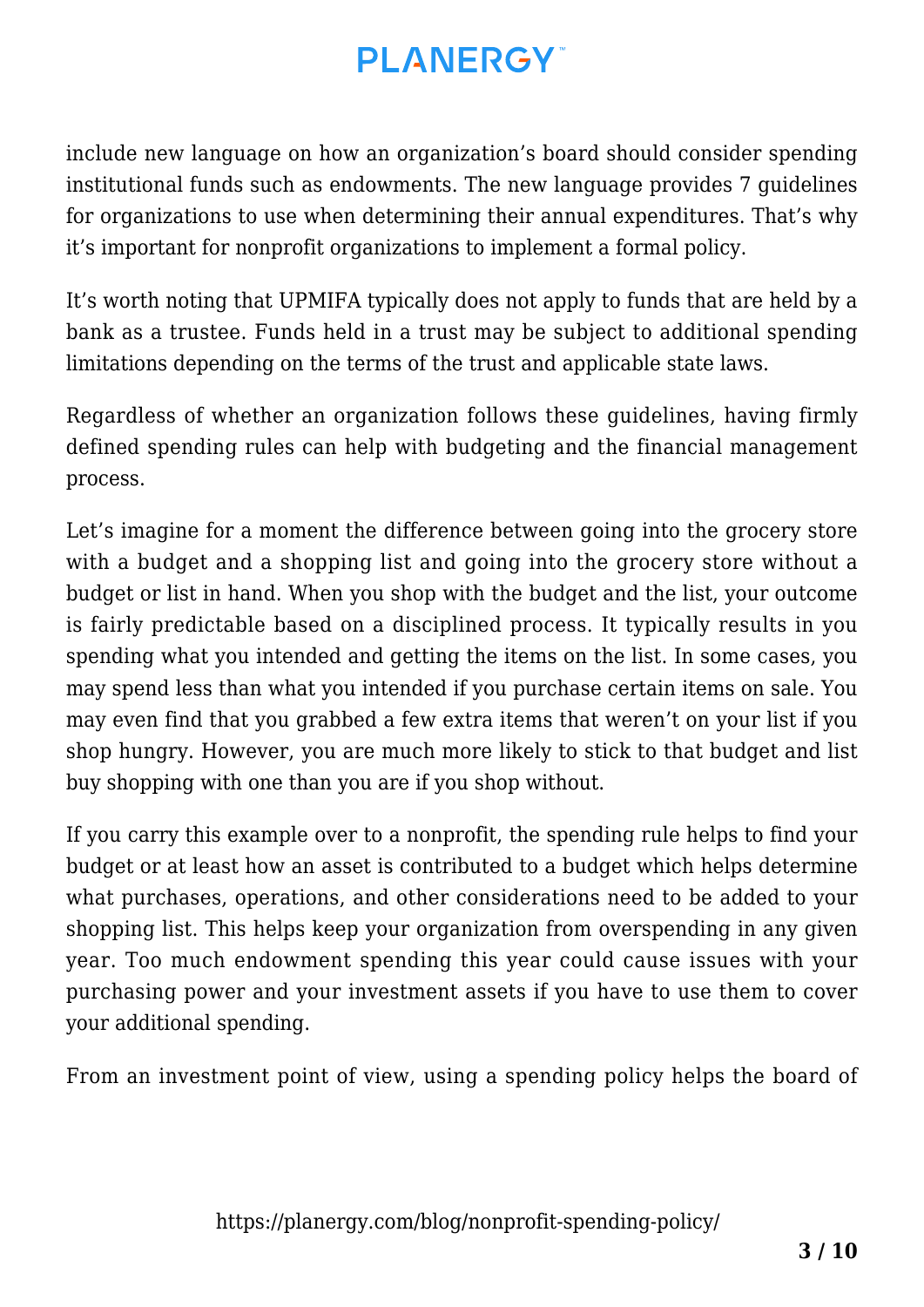directors and board members, and investment committee to determine the investment programs' required rate of return and risk tolerance objectives.

For instance, if your spending policy is set at 4% and uses 2% for long-term inflation with 0.5% for management overhead fees, the math indicates that you need a required rate of return of at least 6.5%.

With this information in mind, your investment manager could then use risk optimization to minimize the risks against the return rate of 6.5%. This allows the portfolio to meet its investment all effectively and efficiently. Without adjusting the portfolio set on your required rate of return, your portfolio and asset allocation could return too much or too little. In a situation where there is too much return, it takes on significantly more risk than necessary to meet the goal of 6.5%. In the case of too little, your portfolio created with too low of a return would be taking on less risk than you need to meet your goal and as a result, would likely fail to meet your return requirement.

*Regardless of which spending policy an organization chooses, it's important to make sure it aligns with its investment strategy.*

## **Types of Spending Policies**

Generally speaking, there are six types of spending policies to choose from. Organizations can pick one and make adjustments where needed so that it best fits their organization.

#### **Income-Based**

For most organizations, the income-based spending policy is an ideal place to start. It is one of the simplest methods nonprofits can use. Under this approach, the organization allows itself to spend the income it generates every year through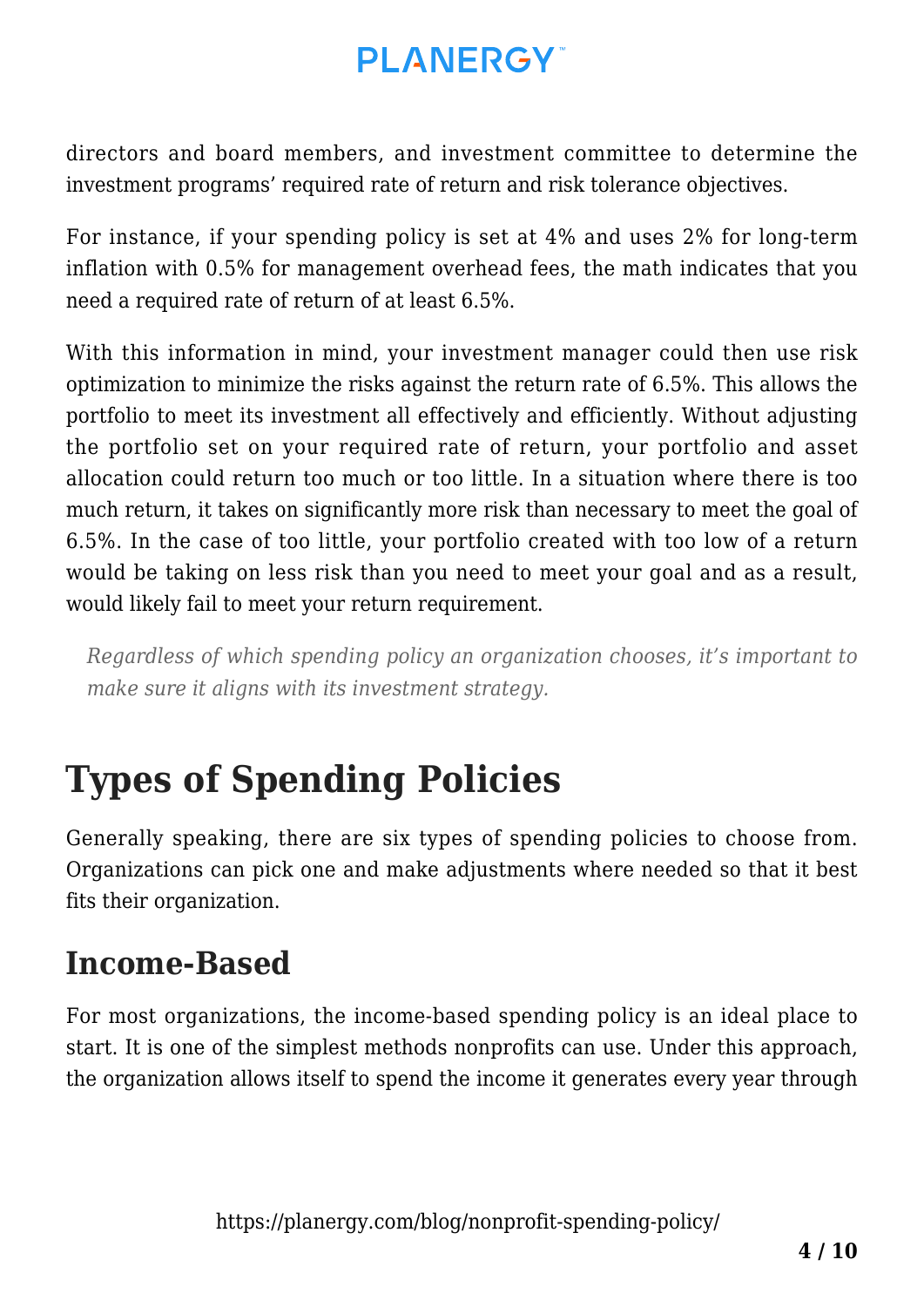its investment portfolio. Income is generally defined as the interest and dividends produced by the Investments.

However, as individual and institutional investors have moved away from focusing on annual return in favor of Total return, using an income-based spending policy has become less popular. Because of the low-interest rate environment, there is a market where a decent investment yield is difficult to find. Now that overall portfolio yields are lower, any nonprofit that has used the income-based spending strategy has probably found a significant decrease in spending of endowed funds. That decrease may have significantly impacted operations.

That said, an income-based approach could cause an institution to align its portfolio in such a way that focuses too heavily on current income and ignores Investments that are a good option for the long-term sustainability of an institution.

### **Simple Spending Rate**

The simple spending rate is a policy where spending is equal to the specified spending rate, multiplied by the beginning period market value.

### **Rolling Multiperiod Average/Moving Average-UPMIFA**

With the rolling multi-period average policy aka moving average, spending is equal to the spending rate multiplied by an average of market values of the previous periods. Using this approach, the volatility of required distributions from year to year is reduced.

### **Geometric Spending Rule**

Under the geometric spending rule, spending in the current period is equal to the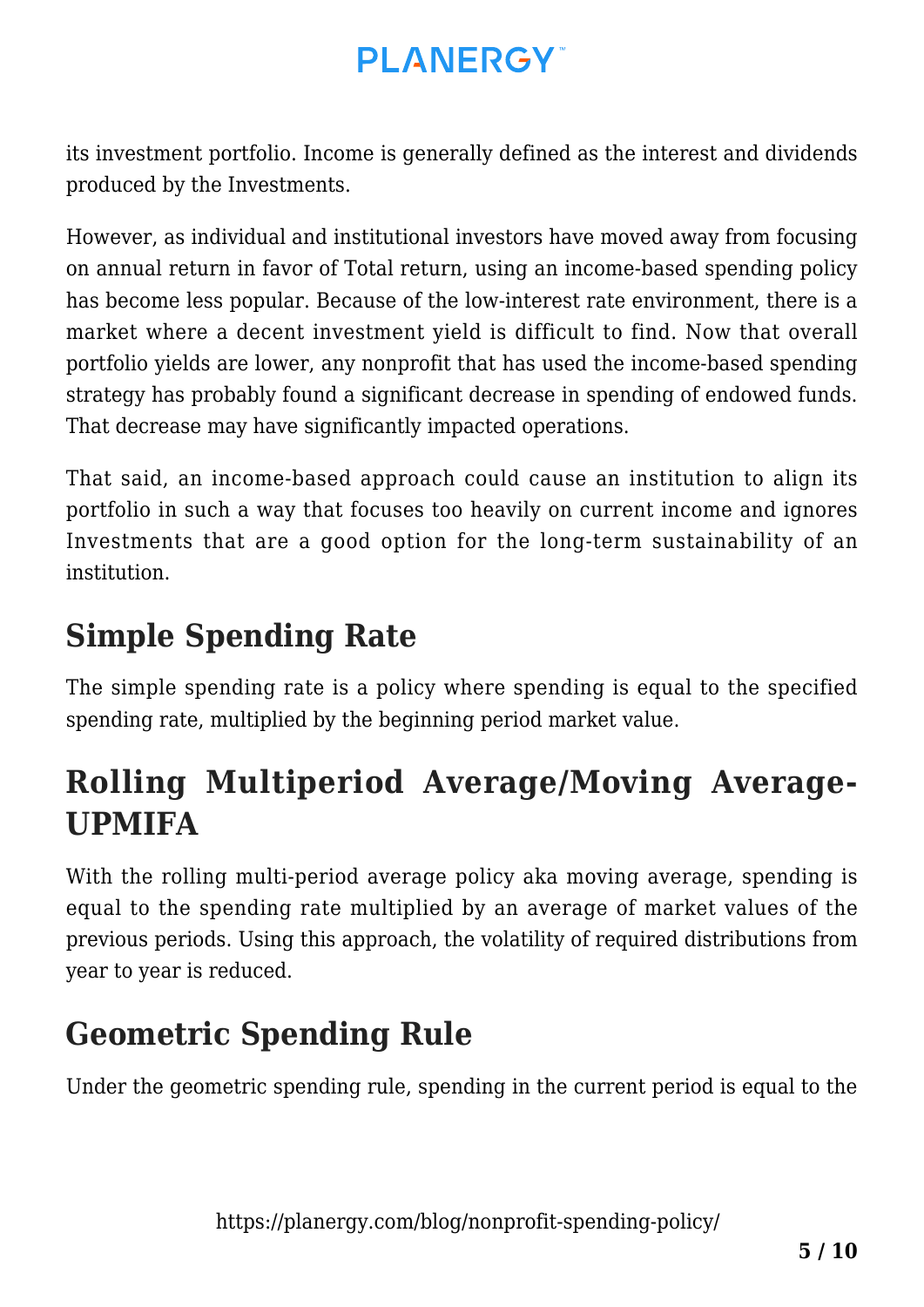previous year's distribution that has been adjusted for inflation, times a smoothing rate to further reduce volatility, plus the beginning market value of the portfolio multiplied by the spending rate and the residual of the smoothing rate.

### **Inflation-Linked Rule**

The inflation-linked rule begins with the set dollar amount that is typically determined by a percentage of trailing market value. The fixed amount is adjusted each year by an inflation index.

### **Hybrid Rule**

Using the hybrid rule, part of the annual spending amount is determined by an inflation adjustment based on the previous year's spending. The balance is determined by applying a fixed rate to the portfolio's market value.

## **Choosing Your Spending Policy**

Now that you know what your options are for creating a spending policy, it's important to understand the factors that you should evaluate before you choose the policy to implement.

#### **Time Frame**

Generally speaking, the majority of institutions aim to exist in perpetuity. Though, many of them also have short-term funding needs to operate their current programs. As such, a spending policy needs to allow for sufficient funds over the short term while protecting the organization's purchasing power for the future.

Your organization may receive gifts that are earmarked for specific purposes. Those funds have to have a defined time horizon and may require different spending approaches compared to your general funds.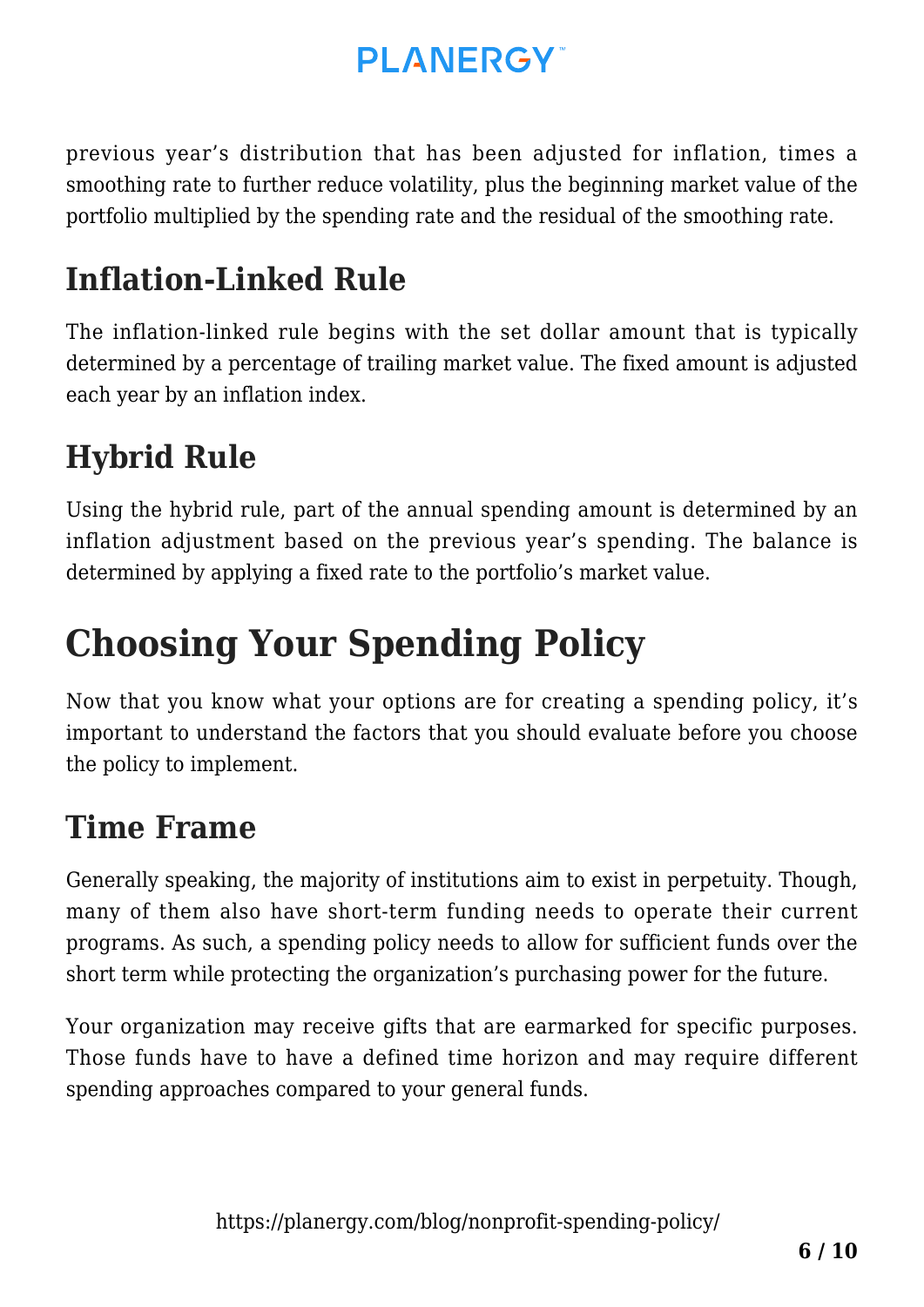All of these factors should be discussed when an organization determines how to best implement its investment spending policy.

### **Budget Needs**

Nonprofits rely on endowed funds to cover a certain percentage of their annual operating budget. For example, Harvard's endowment returns cover a little more than a third of its annual operating budget. Institutions like Harvard, therefore, have to place less emphasis on adjusting for market volatility and more emphasis on producing a predictable, stable flow of assets.

Your organization must also consider the possibility of other funding sources for the budget such as donations from the public to ensure that your spending policy is complementary to those other resources.

### **Spending Under UPMIFA**

The UPMIFAis what makes it possible for each organization to either spend or accumulate funds as the board sees fit. This regulation provides flexibility and how funds are used but it does mention that the board has to take into account a number of financial rules. That's why it's important to review the regulations and choose an appropriate spending policy that adheres to those standards. UMPIFA suggests that the board consider:

- Duration and preservation of the endowment fund
- The institution and its endowment's mission
- General economic conditions that could affect the nonprofit
- Effect of inflation or deflation
- Expected total return from income and investment appreciation
- Other resources available to the institution
- The institution's overall investment policy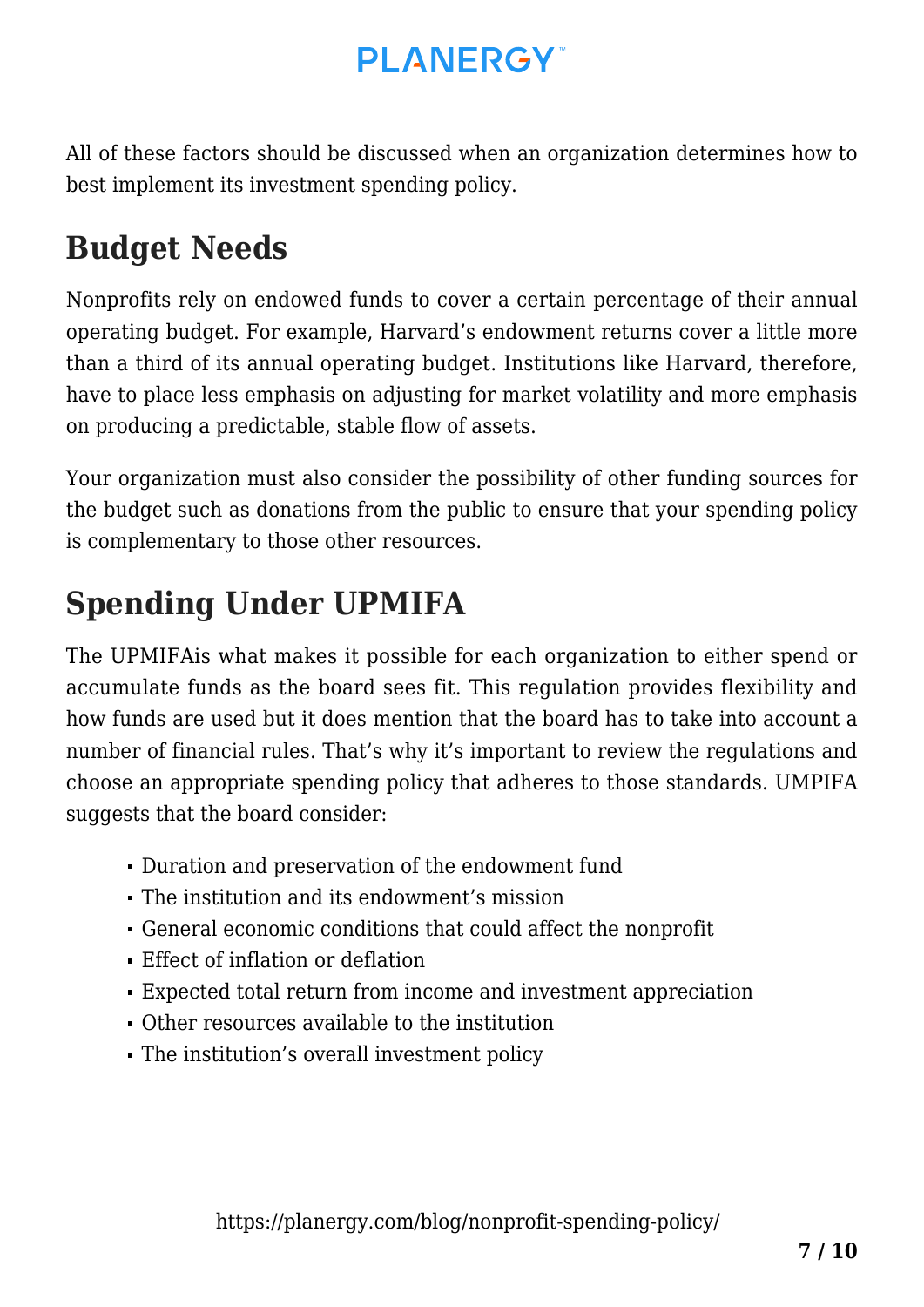## **How Procurement Software Can Help Ensure Compliance**

Regardless of what spending policy your nonprofit chooses to implement, you will face a number of [issues in procurement](https://planergy.com/blog/problems-in-nonprofit-procurement/). That's where using a [procure-to-pay](https://planergy.com/procurement-solutions/procure-to-pay-software/) [software](https://planergy.com/procurement-solutions/procure-to-pay-software/) like the one PLANGERY provides can be quite helpful. Having all of your staff document purchases in PLANGERY keeps you from going over budget.

Automated workflows ensure that everyone stays compliant and within budget. It's possible to allow your staff to order items only from specific, approved vendors where a contract is in place for the best possible rates. You can set budgets on a departmental and monthly basis to ensure no one overspends.

In cases where relatively large purchases need to be made, you can set up controls so that more than one person has to approve the purchase.

Reporting features may it easy to see average spending, cash flow, and can make it easier to plan fundraising efforts as well as future spending.

The fact is that there is no perfect spending policy that will work for every organization. Your spending policy needs to be vetted and chosen specifically on your needs and priorities. Your board needs to view the policy as a long-term commitment that is aligned with your long-term goals and vision.

*The information presented in this article should not be construed as investment advice. Investment decisions should only be made with a financial advisor familiar with your portfolio value and financial goals.*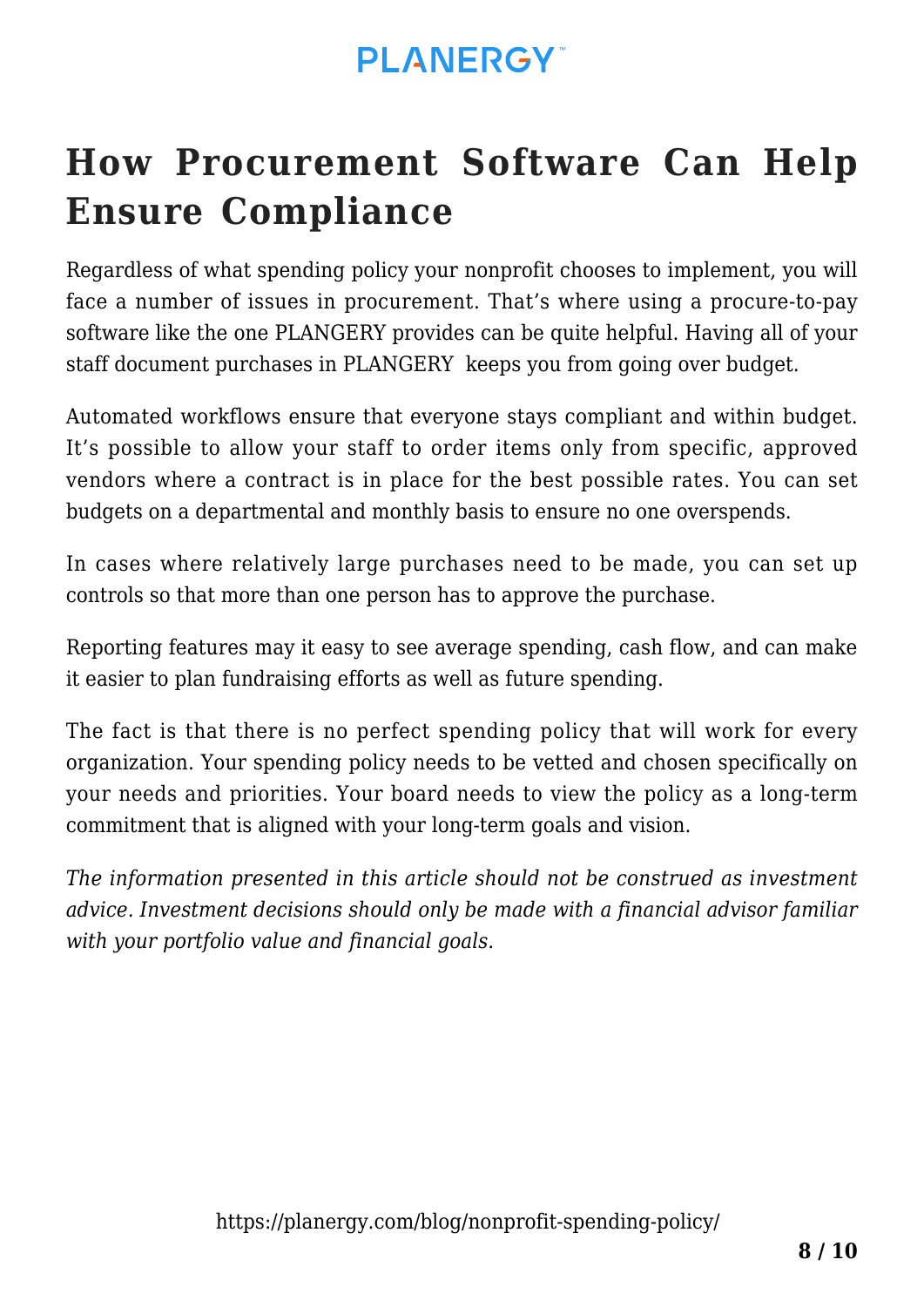## **What's your goal today?**

#### **1. Use PLANERGY to manage purchasing and accounts payable**

We've helped save billions of dollars for our clients through better spend management, process automation in purchasing and finance, and reducing financial risks. To discover how we can help grow your business:

- Read our [case studies, client success stories, and testimonials.](https://planergy.com/customers/)
- Visit our ["Solutions"](https://planergy.com/?elementor_library=single-post&elementor-preview=412&ver=1637705482#) page to see the areas of your business we can help improve to see if we're a good fit for each other.
- Learn [about us, and our long history of helping companies just like yours.](https://planergy.com/about/)

[Book a Live Demo](https://planergy.com/schedule-a-demo/)

#### **2. Download our guide "Preparing Your AP Department For The Future"**

[Download a free copy](https://planergy.com/resources/preparing-your-ap-department-for-the-future/) of our guide to future proofing your accounts payable department. You'll also be subscribed to our [email newsletter](#page--1-0) and notified about new articles or if have something interesting to share.

[download a free copy of our guide](https://planergy.com/resources/preparing-your-ap-department-for-the-future/)

#### **3. Learn best practices for purchasing, finance, and more**

Browse [hundreds of articles,](https://planergy.com/blog/) containing an amazing number of useful tools, techniques, and best practices. Many readers tell us they would have paid consultants for the advice in these articles.